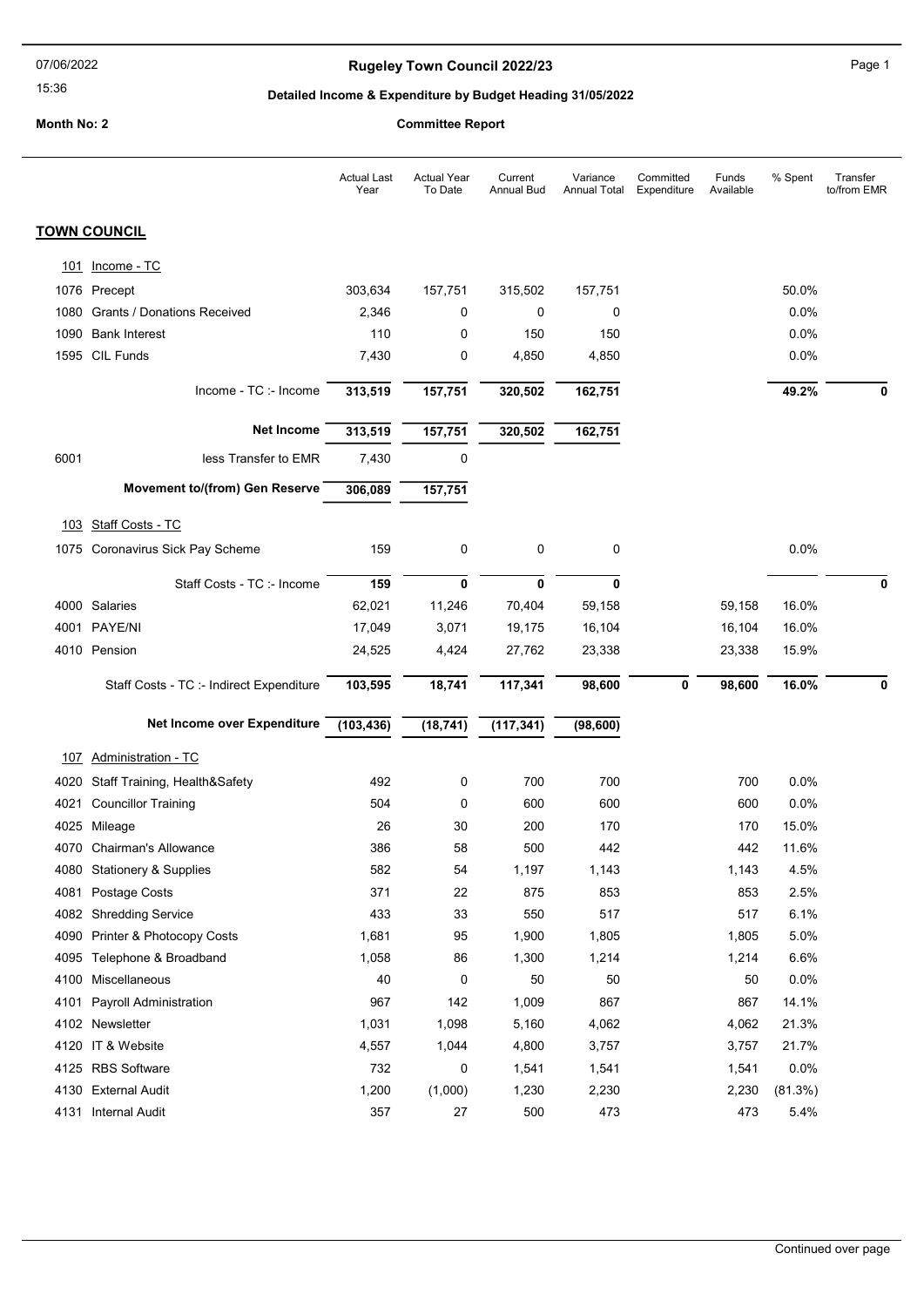### Rugeley Town Council 2022/23 **Page 2** Page 2

### Detailed Income & Expenditure by Budget Heading 31/05/2022

#### Month No: 2 Committee Report

### Actual Year To Date Current Annual Bud Variance Annual Total **Committed** Expenditure Funds Available Actual Last Year % Spent Transfer to/from EMR 4135 Advertising 100 100 100 100 100 100 100 0.0% 4150 Bank Charges 605 121 970 849 849 12.4% 4160 Capital Expenditure 1,121 0 1,952 1,952 1,952 0.0% 4170 Election Charges 0 0 700 700 700 0.0% 4200 Insurance 3,777 3,898 3,950 52 52 98.7% 4250 Membership & Subscriptions 1,621 1,223 1,908 685 685 64.1% 4515 Professional & Legal Fees 0 0 508 508 508 0.0% Administration - TC :- Indirect Expenditure 21,541 6,931 32,200 25,269 0 25,269 21.5% 0 Net Expenditure (21,541) (6,931) (32,200) (25,269) 114 Premises & Maintenance - TC 4210 Repairs & Maintenance 887 3,353 5,181 1,828 1,828 64.7% 3,208 4215 Intruder & Fire Alarms 735 471 1,030 559 559 45.8% 4240 Rates 2,869 573 2,900 2,327 2,327 19.8% 4260 Utilities 3,936 373 6,017 5,644 5,644 6.2% Premises & Maintenance - TC :- Indirect **8,428** 4,771 15,128 **Expenditure**  $\overline{10,357}$   $\overline{0}$   $\overline{10,357}$   $\overline{31.5\%}$   $\overline{3,208}$ Net Expenditure (8,428) (4,771) (15,128) (10,357) 6000 plus Transfer from EMR 0 3,208 Movement to/(from) Gen Reserve  $\overline{(8,428)}$  (1,563) 121 Other Costs - TC 4180 Grants 4,000 0 4,000 4,000 4,000 0.0% 4185 Neighbourhood Plan Costs 210 0 5,000 5,000 5,000 0.0% 4600 RM Write off 135,423 0 0 0 0 0.0% Other Costs - TC :- Indirect Expenditure 139,633 0 9,000 9,000 9,000 0 9,000 0.0% 0 9,000 0.0% Net Expenditure (139.633) 0 (9.000) (9.000) 30,443 173,669 157,751 320,502 162,751 143,226  $\overline{127,308}$  146,833 19,525 TOWN COUNCIL :- Income Net Income over Expenditure Expenditure 273,197 30,443 173,669 143,226 0 143,226 313,678 40,481 49.2% 17.5% plus Transfer from EMR 0 3,208 less Transfer to EMR 7.430 0 Movement to/(from) Gen Reserve 33,051 130,516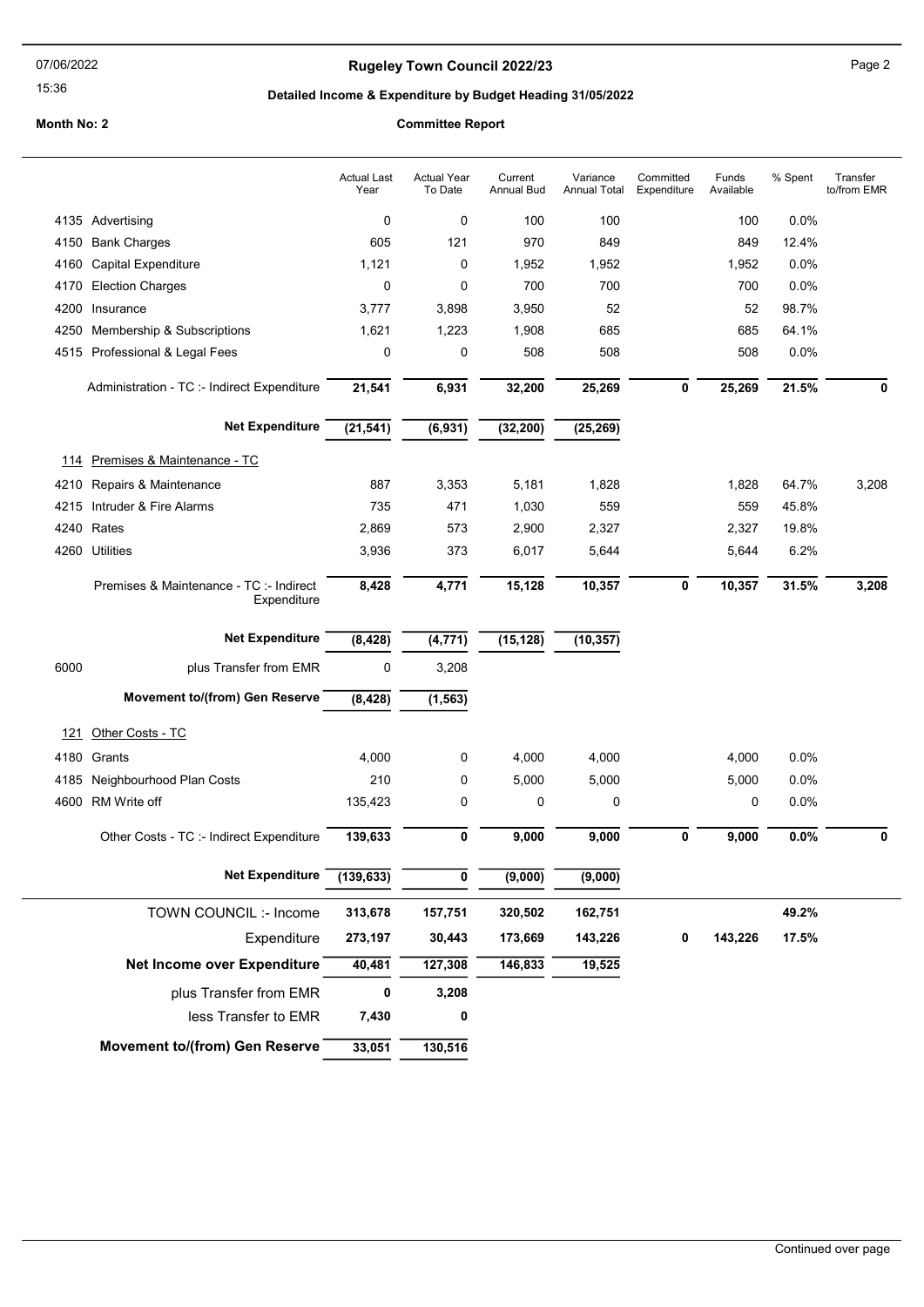# Rugeley Town Council 2022/23 Page 3

# Detailed Income & Expenditure by Budget Heading 31/05/2022

Month No: 2 Committee Report

|      |                                              | <b>Actual Last</b><br>Year | <b>Actual Year</b><br>To Date | Current<br><b>Annual Bud</b> | Variance<br><b>Annual Total</b> | Committed<br>Expenditure | Funds<br>Available | % Spent   | Transfer<br>to/from EMR |
|------|----------------------------------------------|----------------------------|-------------------------------|------------------------------|---------------------------------|--------------------------|--------------------|-----------|-------------------------|
|      | <b>COMMUNITY ENGAGEMENT</b>                  |                            |                               |                              |                                 |                          |                    |           |                         |
| 130  | <b>Community Engagement</b>                  |                            |                               |                              |                                 |                          |                    |           |                         |
| 1080 | <b>Grants / Donations Received</b>           | 999                        | 0                             | 1,000                        | 1,000                           |                          |                    | 0.0%      |                         |
| 1095 | Rugeley's Big Celebration                    | 20,000                     | 0                             | 0                            | 0                               |                          |                    | 0.0%      |                         |
| 1110 | Christmas Market Income                      | 1,849                      | 0                             | 2,000                        | 2,000                           |                          |                    | 0.0%      |                         |
|      | 1115 Artisan Market Income                   | 2,372                      | 1,138                         | 4,750                        | 3,612                           |                          |                    | 24.0%     |                         |
|      | Community Engagement :- Income               | 25,221                     | 1,138                         | 7,750                        | 6,612                           |                          |                    | 14.7%     | 0                       |
| 4026 | The Big Celebration                          | 0                          | 7,409                         | 5,000                        | (2,409)                         |                          | (2,409)            | 148.2%    |                         |
| 4050 | <b>Remembrance Events</b>                    | 1,454                      | 0                             | 1.600                        | 1,600                           |                          | 1,600              | 0.0%      |                         |
| 4060 | <b>Christmas Lights Costs</b>                | 34,632                     | (1,800)                       | 52,900                       | 54,700                          |                          | 54,700             | $(3.4\%)$ |                         |
| 4061 | <b>Christmas Events</b>                      | 4,300                      | 0                             | 5,500                        | 5,500                           |                          | 5,500              | 0.0%      |                         |
| 4065 | <b>Artisan Market Costs</b>                  | 1,956                      | 1,330                         | 4,400                        | 3,070                           |                          | 3,070              | 30.2%     |                         |
| 4190 | Donations                                    | 0                          | 442                           | 3,000                        | 2,558                           |                          | 2,558              | 14.7%     |                         |
| 4196 | <b>Community Initiatives</b>                 | 330                        | 0                             | 8,000                        | 8,000                           |                          | 8,000              | 0.0%      |                         |
|      | Community Engagement :- Indirect Expenditure | 42,672                     | 7,381                         | 80,400                       | 73,019                          | 0                        | 73,019             | 9.2%      | 0                       |
|      | Net Income over Expenditure                  | (17, 451)                  | (6, 243)                      | (72, 650)                    | (66, 407)                       |                          |                    |           |                         |
|      | <b>COMMUNITY ENGAGEMENT :- Income</b>        | 25,221                     | 1,138                         | 7,750                        | 6,612                           |                          |                    | 14.7%     |                         |
|      | Expenditure                                  | 42,672                     | 7,381                         | 80,400                       | 73,019                          | 0                        | 73,019             | 9.2%      |                         |
|      | <b>Movement to/(from) Gen Reserve</b>        | (17, 451)                  | (6, 243)                      |                              |                                 |                          |                    |           |                         |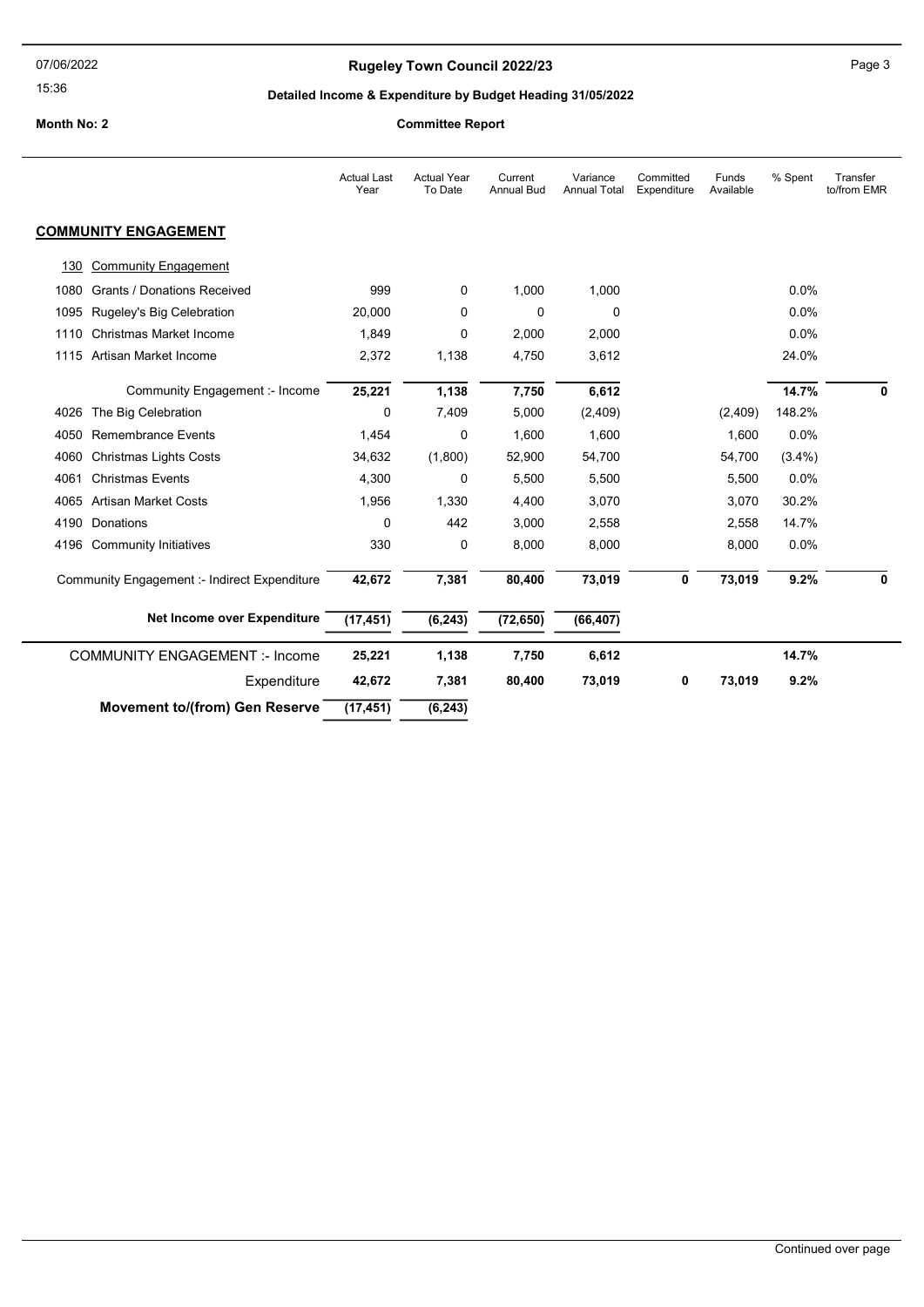# Rugeley Town Council 2022/23 Page 4

# Detailed Income & Expenditure by Budget Heading 31/05/2022

Month No: 2 Committee Report

|      |                                          | <b>Actual Last</b><br>Year | <b>Actual Year</b><br>To Date | Current<br><b>Annual Bud</b> | Variance<br><b>Annual Total</b> | Committed<br>Expenditure | Funds<br>Available | % Spent | Transfer<br>to/from EMR |
|------|------------------------------------------|----------------------------|-------------------------------|------------------------------|---------------------------------|--------------------------|--------------------|---------|-------------------------|
|      | <b>ROSE THEATRE</b>                      |                            |                               |                              |                                 |                          |                    |         |                         |
| 201  | Income - RT                              |                            |                               |                              |                                 |                          |                    |         |                         |
| 1080 | <b>Grants / Donations Received</b>       | 261                        | 0                             | 0                            | 0                               |                          |                    | $0.0\%$ |                         |
| 1130 | National Lottery Heritage Fund           | (3,822)                    | 0                             | 0                            | 0                               |                          |                    | 0.0%    |                         |
| 1140 | <b>Arts Council Grant</b>                | 23,500                     | 0                             | 0                            | 0                               |                          |                    | 0.0%    |                         |
| 1500 | <b>Bar Sales</b>                         | 7,366                      | 2,648                         | 17,300                       | 14,652                          |                          |                    | 15.3%   |                         |
| 1505 | <b>Coffee Bar Sales</b>                  | 211                        | 44                            | 964                          | 920                             |                          |                    | 4.6%    |                         |
|      | 1512 Pop up / Drive in Cinema            | 372                        | 598                           | 0                            | (598)                           |                          |                    | 0.0%    |                         |
|      | 1515 Pantomime                           | 10,189                     | 0                             | 11,412                       | 11,412                          |                          |                    | 0.0%    |                         |
| 1530 | <b>Commercial Hire</b>                   | 19,655                     | 5,740                         | 30,257                       | 24,517                          |                          |                    | 19.0%   |                         |
|      | 1540 Private Hire                        | 711                        | 60                            | 3,000                        | 2,940                           |                          |                    | 2.0%    |                         |
| 1550 | <b>Tech Hire</b>                         | 2,565                      | 1,125                         | 3,500                        | 2,375                           |                          |                    | 32.1%   |                         |
| 1551 | <b>Stage Extension/Mic</b>               | 1,000                      | 250                           | 2,500                        | 2,250                           |                          |                    | 10.0%   |                         |
| 1555 | <b>Ticket Sales</b>                      | 0                          | 6,513                         | 2,500                        | (4,013)                         |                          |                    | 260.5%  |                         |
|      | 1560 Fringe Festival Fundraising         | 188                        | 0                             | 188                          | 188                             |                          |                    | 0.0%    |                         |
|      | Income - RT :- Income                    | 62,197                     | 16,978                        | 71,621                       | 54,643                          |                          |                    | 23.7%   | 0                       |
|      | <b>Net Income</b>                        | 62,197                     | 16,978                        | 71,621                       | 54,643                          |                          |                    |         |                         |
|      | 203 Staff Costs - RT                     |                            |                               |                              |                                 |                          |                    |         |                         |
| 1075 | Coronavirus Sick Pay Scheme              | 130                        | 0                             | 0                            | 0                               |                          |                    | 0.0%    |                         |
|      | 1085 Job Retention Scheme Grant          | 10,426                     | 0                             | 0                            | 0                               |                          |                    | 0.0%    |                         |
|      | Staff Costs - RT :- Income               | 10,556                     | 0                             | $\mathbf 0$                  | $\mathbf{0}$                    |                          |                    |         | 0                       |
|      | 4000 Salaries                            | 46,520                     | 7,705                         | 46,962                       | 39,257                          |                          | 39,257             | 16.4%   |                         |
|      | 4001 PAYE/NI                             | 11,379                     | 2,134                         | 11,731                       | 9,597                           |                          | 9,597              | 18.2%   |                         |
| 4005 | Casual Wages & Retainer                  | 4,722                      | 1,632                         | 12,141                       | 10,510                          |                          | 10,510             | 13.4%   |                         |
|      | 4010 Pension                             | 17,821                     | 2,970                         | 18,017                       | 15,047                          |                          | 15,047             | 16.5%   |                         |
|      | Staff Costs - RT :- Indirect Expenditure | 80,443                     | 14,441                        | 88,851                       | 74,410                          | 0                        | 74,410             | 16.3%   | 0                       |
|      | Net Income over Expenditure              | (69, 887)                  | (14, 441)                     | (88, 851)                    | (74, 410)                       |                          |                    |         |                         |
| 204  | Administration - RT                      |                            |                               |                              |                                 |                          |                    |         |                         |
| 4020 | Staff Training, Health&Safety            | 454                        | 0                             | 550                          | 550                             |                          | 550                | 0.0%    |                         |
| 4080 | <b>Stationery &amp; Supplies</b>         | 961                        | 234                           | 1,339                        | 1,105                           |                          | 1,105              | 17.5%   |                         |
| 4081 | Postage Costs                            | 16                         | 0                             | 90                           | 90                              |                          | 90                 | 0.0%    |                         |
| 4082 | <b>Shredding Service</b>                 | 217                        | 17                            | 300                          | 283                             |                          | 283                | 5.6%    |                         |
| 4090 | Printer & Photocopy Costs                | 31                         | 0                             | 150                          | 150                             |                          | 150                | 0.0%    |                         |
| 4095 | Telephone & Broadband                    | 1,062                      | 86                            | 1,300                        | 1,214                           |                          | 1,214              | 6.6%    |                         |
| 4101 | Payroll Administration                   | 75                         | 75                            | 89                           | 14                              |                          | 14                 | 84.3%   |                         |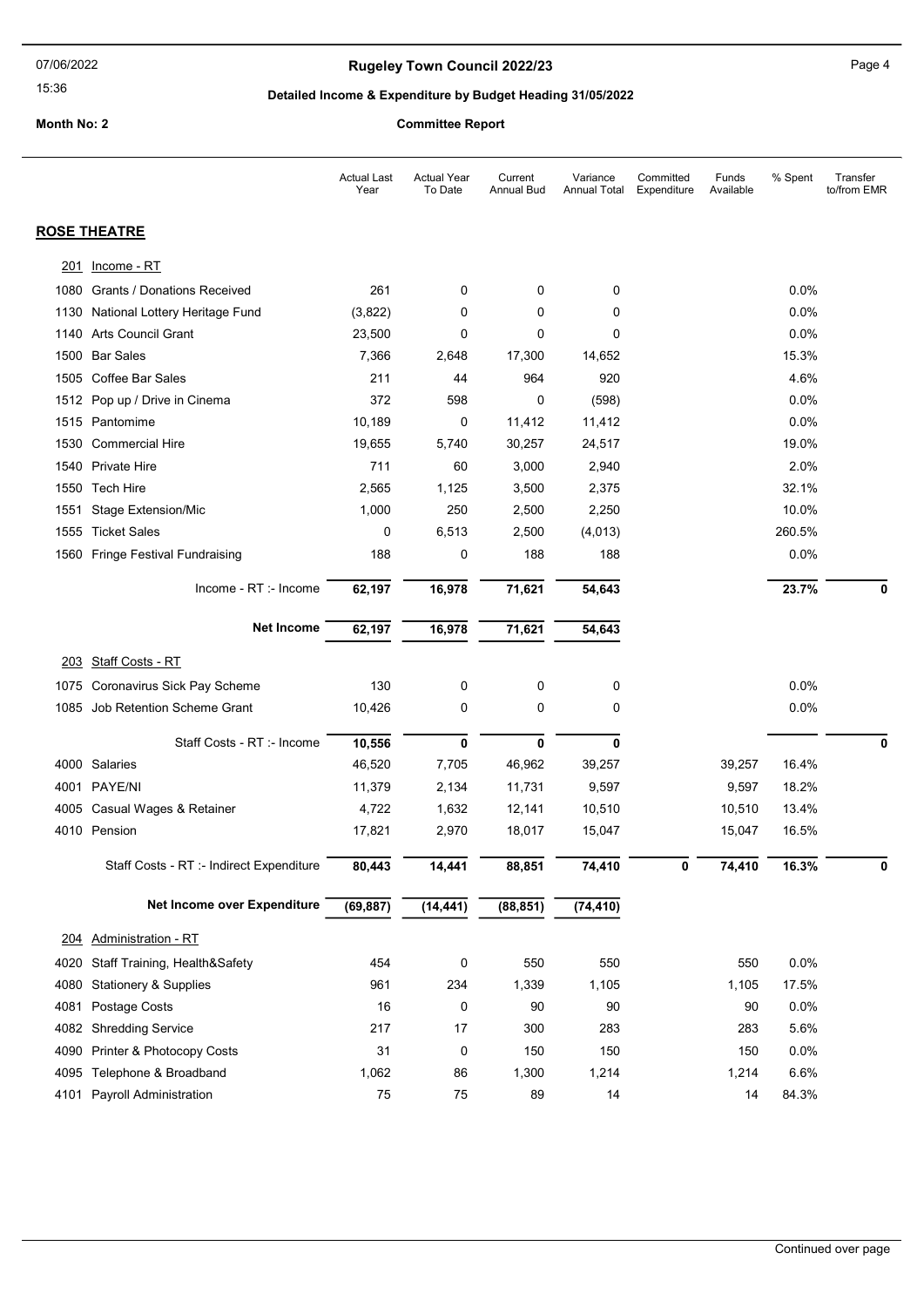#### 07/06/2022

#### 15:36

### Rugeley Town Council 2022/23 Page 5

% Spent Transfer

to/from EMR

### Detailed Income & Expenditure by Budget Heading 31/05/2022

### Month No: 2 Committee Report

#### Actual Year To Date Current Annual Bud Variance Annual Total Committed Expenditure Funds Available Actual Last Year 4120 IT & Website 282 22 440 418 418 5.0% 4135 Advertising 60 0 300 300 300 0.0% 4217 Window Cleaning 300 0 350 350 350 0.0% Administration - RT :- Indirect Expenditure 3,458 434 4,908 4,474 0 4,474 8.8% 0 Net Expenditure (3,458) (434) (4,908) (4,474) 212 Premises & Maintenance - RT 4210 Repairs & Maintenance 9,301 3,864 17,838 13,974 13,974 21.7% 3,208 4215 Intruder & Fire Alarms 1,107 471 1,650 1,179 1,179 28.6% 4216 Waste Collection 1,673 507 2,300 1,793 1,793 22.1%

| 4260 | Utilities                                              | 11.807    | 1.119    | 14.500    | 13,381    |   | 13.381 | 7.7%  |       |
|------|--------------------------------------------------------|-----------|----------|-----------|-----------|---|--------|-------|-------|
|      | Premises & Maintenance - RT :- Indirect<br>Expenditure | 32,495    | 7,682    | 44,938    | 37,256    | 0 | 37,256 | 17.1% | 3,208 |
|      | <b>Net Expenditure</b>                                 | (32, 495) | (7,682)  | (44, 938) | (37, 256) |   |        |       |       |
| 6000 | plus Transfer from EMR                                 | 0         | 3,208    |           |           |   |        |       |       |
|      | <b>Movement to/(from) Gen Reserve</b>                  | (32, 495) | (4, 474) |           |           |   |        |       |       |
| 251  | Other Costs - RT                                       |           |          |           |           |   |        |       |       |

4240 Rates 8,608 1,720 8,650 6,930 6,930 19.9%

| 4510 Performance Mktg & Equipment            | 736       | 0         | 0         | 0         |             | 0        | 0.0%       |   |
|----------------------------------------------|-----------|-----------|-----------|-----------|-------------|----------|------------|---|
| 4520<br><b>Bar Purchases</b>                 | 3,487     | 1,195     | 4,944     | 3,749     |             | 3,749    | 24.2%      |   |
| 4525<br>Catering & Refreshments              | 309       | 239       | 480       | 241       |             | 241      | 49.8%      |   |
| 4530<br>SumUp Transaction Fee                | 70        | 27        | 160       | 133       |             | 133      | 17.0%      |   |
| 4531<br>Pop up / Drive in Cinema             | 7,742     | 258       | 1,500     | 1,242     |             | 1,242    | 17.2%      |   |
| 4535<br>Pantomime                            | 9,027     | 0         | 10,608    | 10,608    |             | 10,608   | 0.0%       |   |
| Stocktake<br>4540                            | 125       | (125)     | 260       | 385       |             | 385      | $(48.1\%)$ |   |
| Tech Room<br>4545                            | 287       | 0         | 557       | 557       |             | 557      | $0.0\%$    |   |
| 4570<br>Marriage, Music, Premises Licence    | 901       | 800       | 1,263     | 463       |             | 463      | 63.3%      |   |
| <b>Reimbursement of Ticket Sales</b><br>4575 | 0         | 6,292     | 0         | (6, 292)  |             | (6, 292) | $0.0\%$    |   |
| 4580<br><b>Rugeley Fringe Festival</b>       | 8,152     | 0         | 3,000     | 3,000     |             | 3,000    | $0.0\%$    |   |
| Arts Cnl Grant Expenditure<br>4585           | 23,761    | 0         | 0         | 0         |             | 0        | $0.0\%$    |   |
| Other Costs - RT :- Indirect Expenditure     | 54,597    | 8,686     | 22,772    | 14,086    | $\mathbf 0$ | 14,086   | 38.1%      | 0 |
| <b>Net Expenditure</b>                       | (54, 597) | (8,686)   | (22, 772) | (14,086)  |             |          |            |   |
| ROSE THEATRE :- Income                       | 72,752    | 16,978    | 71,621    | 54,643    |             |          | 23.7%      |   |
| Expenditure                                  | 170,993   | 31,242    | 161,469   | 130,227   | 0           | 130,227  | 19.3%      |   |
| <b>Net Income over Expenditure</b>           | (98, 240) | (14, 264) | (89, 848) | (75, 584) |             |          |            |   |

plus Transfer from EMR 0 3,208

Movement to/(from) Gen Reserve  $\frac{1}{(98,240)}$   $\frac{1}{(11,056)}$